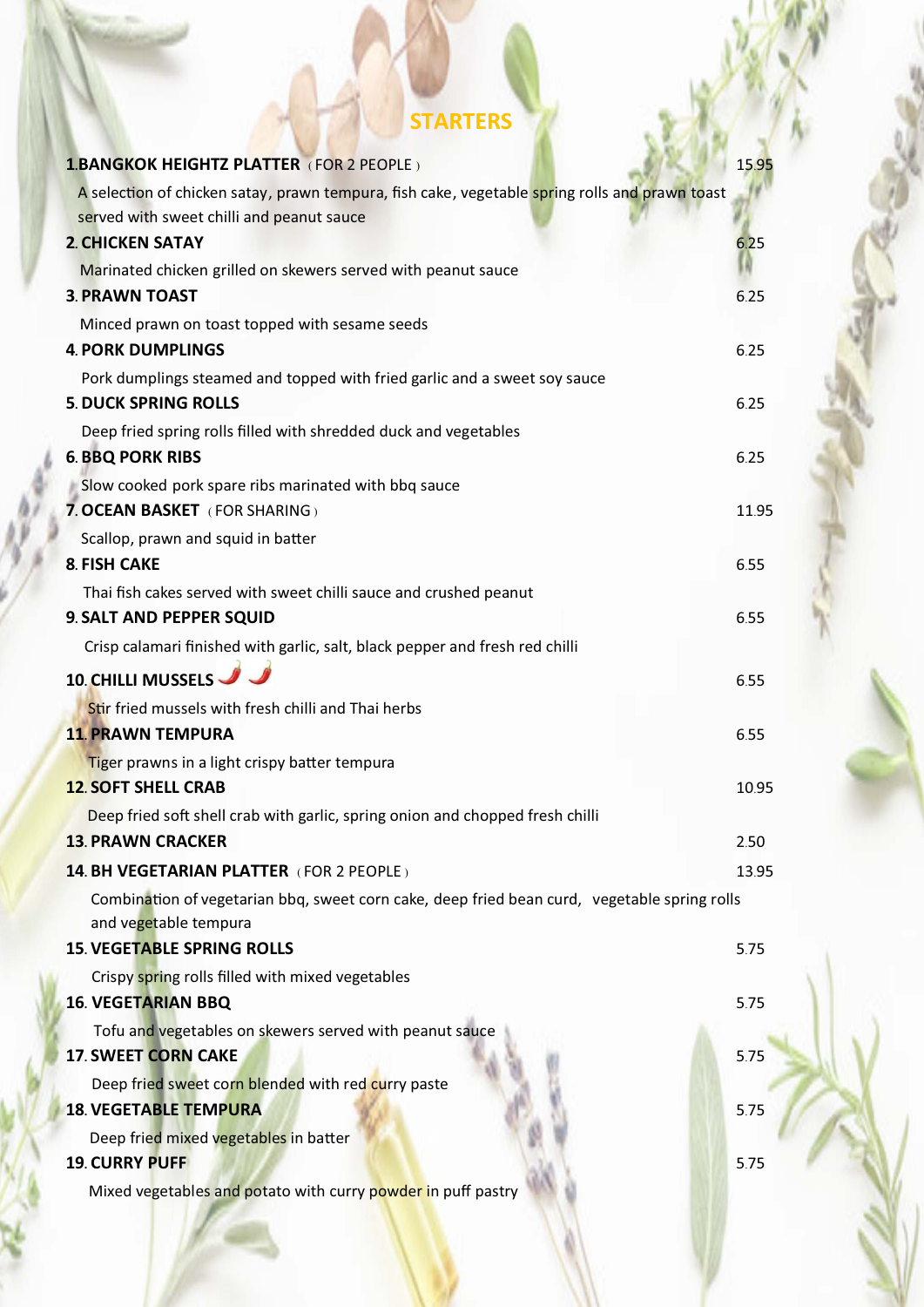|                                                                                | <b>SOUPS</b>        |                   |
|--------------------------------------------------------------------------------|---------------------|-------------------|
| MUSHROOM 5.75                                                                  | <b>CHICKEN 5.95</b> | <b>PRAWN 6.55</b> |
| 20. TOM YUM                                                                    |                     |                   |
| Spicy soup with mushrooms, lemongrass, galangal, kaffir lime leaves and chilli |                     |                   |
| 21. TOM KHA                                                                    |                     |                   |
| Creamy soup with Thai herbs and coconut milk                                   |                     |                   |
| 22. POH TAK TALAY                                                              |                     | 6.75              |
| Spicy mixed seafood soup with Thai herbs                                       |                     |                   |
|                                                                                |                     |                   |
|                                                                                |                     |                   |

# **SALADS**

| 23. SOM TAM 3 7.95                                                                    | PRAWN 9.95 | SOFT SHELL CRAB 11.95 |      |
|---------------------------------------------------------------------------------------|------------|-----------------------|------|
| A fresh of shredded papaya salad mixed with carrots, tomatoes, lime juice and chilli  |            |                       |      |
| 24. THAI BEEF SALAD                                                                   |            |                       | 1095 |
| Sliced of grilled sirlion with lime juice and chilli dressing<br>25. LAAB GAI         |            |                       | 8.50 |
| Minced chicken topped with Thai spices, lime juice and roasted rice<br>26. DUCK SALAD |            |                       | 995  |
| Roasted duck with orange dressing and chilli                                          |            |                       |      |
| 27. OCEAN SALAD                                                                       |            |                       | 995  |
| Mixed seafood with lime juice and chilli dressing                                     |            |                       |      |

# **MAIN DISHES**

| <b>CHICKEN 8.75</b> | <b>PORK 8.75</b>  | <b>BEEF 9.25</b> |
|---------------------|-------------------|------------------|
| <b>SQUID 9.95</b>   | <b>PRAWN 9.95</b> | <b>DUCK 9.95</b> |

### **28. GREEN CURRY**

Green curry paste with coconut milk, bamboo shoots and basil leaves

### **29. RED CURRY**

Red curry paste with coconut milk, bamboo shoots and basil leaves

## **30. PANANG CURRY**

Aromatic panang curry sauce with kaffir lime leaves

#### **31. MASSAMAN CURRY**

Massaman curry sauce with onion and potatoes topped with cashew nuts

## **32. YELLOW CURRY**

A mild yellow curry sauce with onion and potatoes topped with crispy shallots

### **33. PAD KRAPROW**

Stir fried with fresh chilli and basil leaves

## **34. PAD PRIEW WAN**

Stir fried with vegetables in a sweet and sour sauce

#### **35. PAD KHING**

Stir fried with ginger, spring onions in soy sauce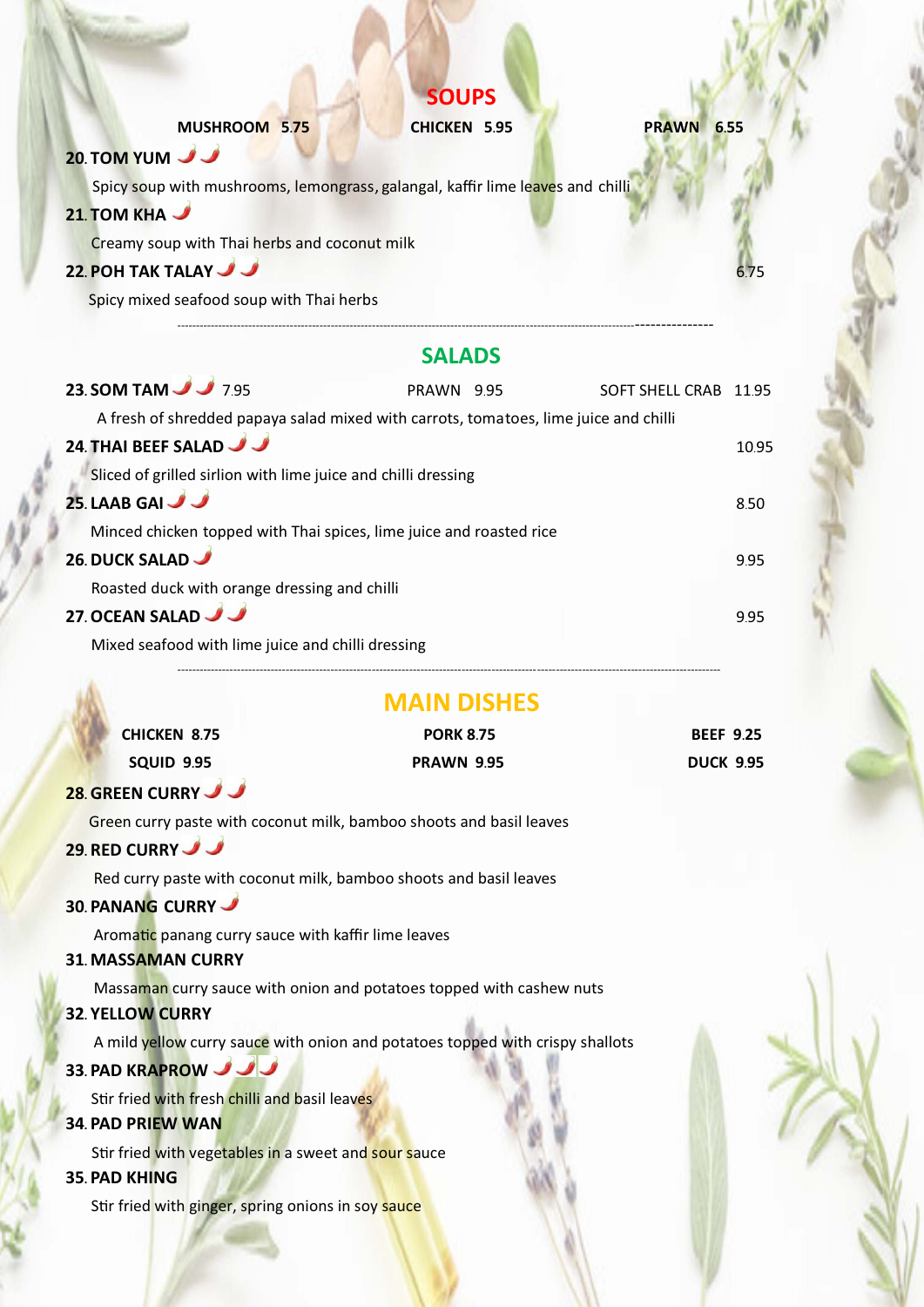# **36. PAD MED MA MAUNG HIMMAPARN** Stir fried with cashew nuts, onions and dried chilli **37. PAD KRATIAM** Stir fried with garlic and pepper sauce **38. PAD NAM MAN HOI** Stir fried in oyster sauce and vegetables ----------------------------------------------------------------------------------------------------------------------------------------------- **FISH & SHELLFISH 39. PLA SAM ROD** 9.95 Crispy fish with sweet chilli and garlic sauce **40. PLA PRIEW WAN** 9.95 Sweet and sour crispy fish **41. PLA CHU CHEE** 9.95 Crispy fish topped with creamy red curry sauce **42. PLA YANG** 15.95 Marinated sea bass fillet in Thai herbs wrapped in a banana leaf and grilled **43 PLA NEUNG MA NAO <del>1988</del> PLANEUNG MA NAO 15.95 PLANEUNG MA NAO 15.95 PLANEUNG MA NAO 15.95 PLANEU** Steamed sea bass fillet with lemongrass, fresh lime juice and crushed chilli **44. GOONG TA KRAI** 9.95 Stir fried tiger prawns with lemongrass sauce and chilli **45. GOONG CHU CHEE** <u>15.95</u> King prawns topped with creamy red curry sauce **46. GOONG YANG** 15.95 Grilled king prawns served with Thai spicy sauce **47. GOONG TAMARIND** 15.95 King prawns with tamarind sauce topped with fried shallots **48. GOONG HOR LA PAR<sup>1</sup>** King prawns stir fried in spicy sweet basil sauce **49. TALAY PAD CHA 13.95** Mixed seafood stir fried with chilli and green peppercorns **50. BLACK PEPPER OCEAN** 13.95

Mixed seafood stir fried in black pepper sauce

# **BANGKOK HEIGHTZ'S RECOMMENDATION**

-------------------------------------------------------------------------------------------------------------------------------------------------

| <b>51. BANGKOK HEIGHTZ SIRLOIN STEAK</b>                 | 1495 |
|----------------------------------------------------------|------|
| Sliced sirloin beef steak served with Thai dipping sauce |      |
| 52. PLA KRAPROW JJJ                                      | 1595 |
| Sea bass fillet with fresh chilli and basil leaves       |      |
| <b>53. ASPARAGUS &amp; SCALLOP</b>                       | 1295 |
| Scallop and asparagus in oyster sauce                    |      |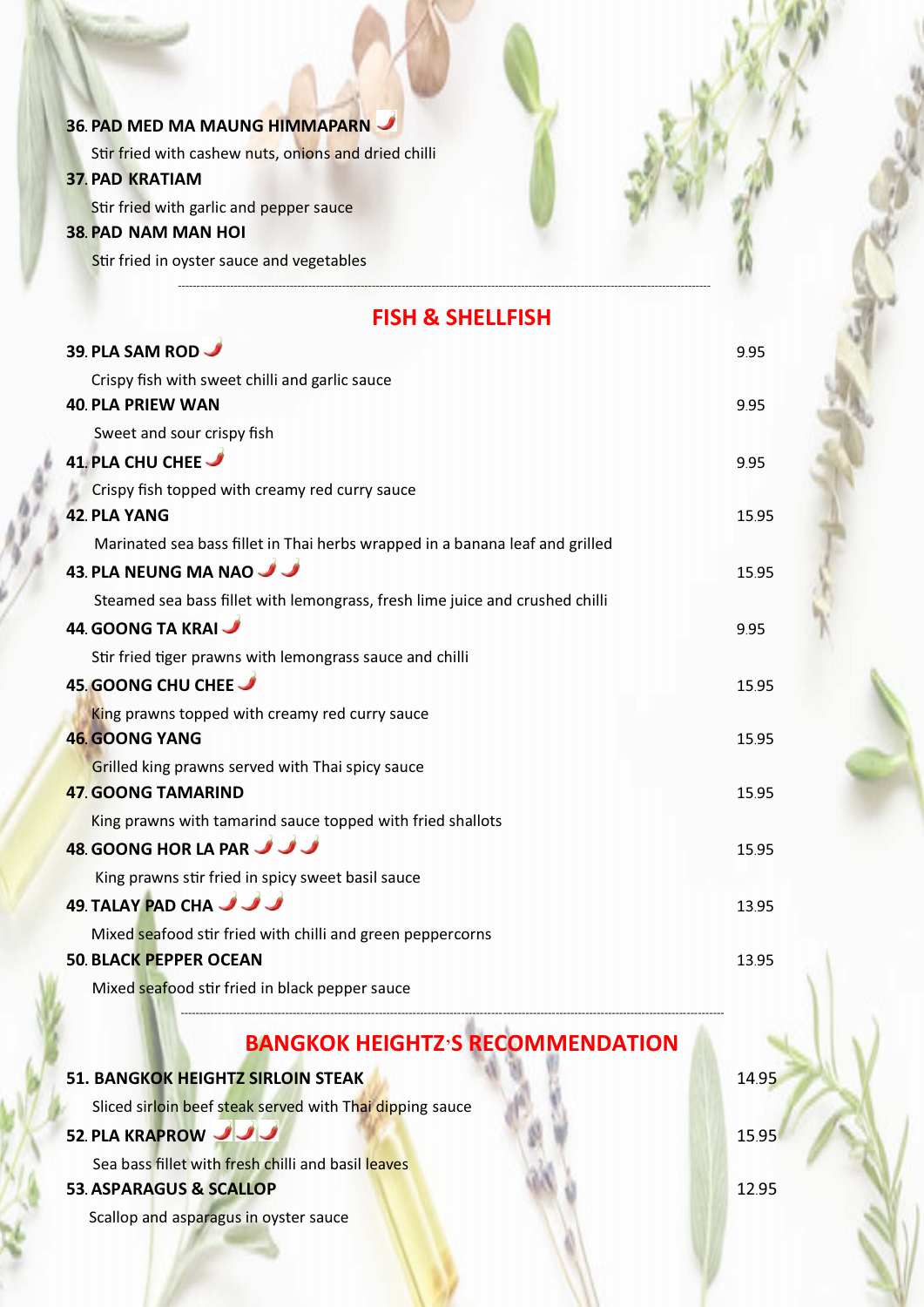| <b>54. GAI YANG</b>                                        | 11.95 |
|------------------------------------------------------------|-------|
| Grilled marinated chicken in Thai herbs                    |       |
| <b>55. MASSAMAN LAMB</b>                                   | 10.50 |
| Coconut milk braised lamb in a mild massaman curry paste   |       |
| <b>56. BLACK PEPPER SIRLION</b>                            | 14.95 |
| Sliced sirloin in black pepper sauce                       |       |
| <b>57. DUCK TAMARIND</b>                                   | 12.95 |
| Crispy duck with tamarind sauce topped with fried shallots |       |
| 58. GAENG PED YANG                                         | 1295  |
| Sliced roasted duck topped with special homemade sauce     |       |

## **VEGETABLES DISHES**

----------------------------------------------------------------------------------------------------------------------------------------------

-------------------------------------------------------------------------------------------------------------------------------------------------

### **TOFU / MOCK CHICKEN / MIXED VEGETABLES** 7.95

## **59. PAD KRA PROW**

Stir fried with fresh chilli and basil leaves

#### **60. PAD PRIEW WAN**

Stir fried with vegetables in sweet and sour sauce

#### **61. PAD MED MA MAUNG HIMMAPARN**

Stir fried with cashew nuts, onion and dried chilli

#### **62. PAD KHING**

Stir fried with ginger, spring onions in soy sauce

## **63. GREEN CURRY**

Green curry paste with coconut milk, bamboo shoots and basil leaves

#### **64. RED CURRY**

Red curry paste with coconut milk, bamboo shoots and basil leaves

#### **65. PANANG CURRY**

Aromatic panang curry sauce with kaffir lime leaves

#### **66. MASSAMAN CURRY**

Massaman curry sauce with onion, potatoes topped with cashew nuts

#### **67. PAD PAK RUAM MIT** 6.50

Seasonal vegetables stir fried with garlic and oyster sauce

#### **68. PAD BROCCOLI 6.50**

Stir fried broccoli with ginger, garlic and oyster sauce

### **69. MA KHEUA SAM ROD** 7.95

Crispy aubergines with sweet chilli and garlic sauce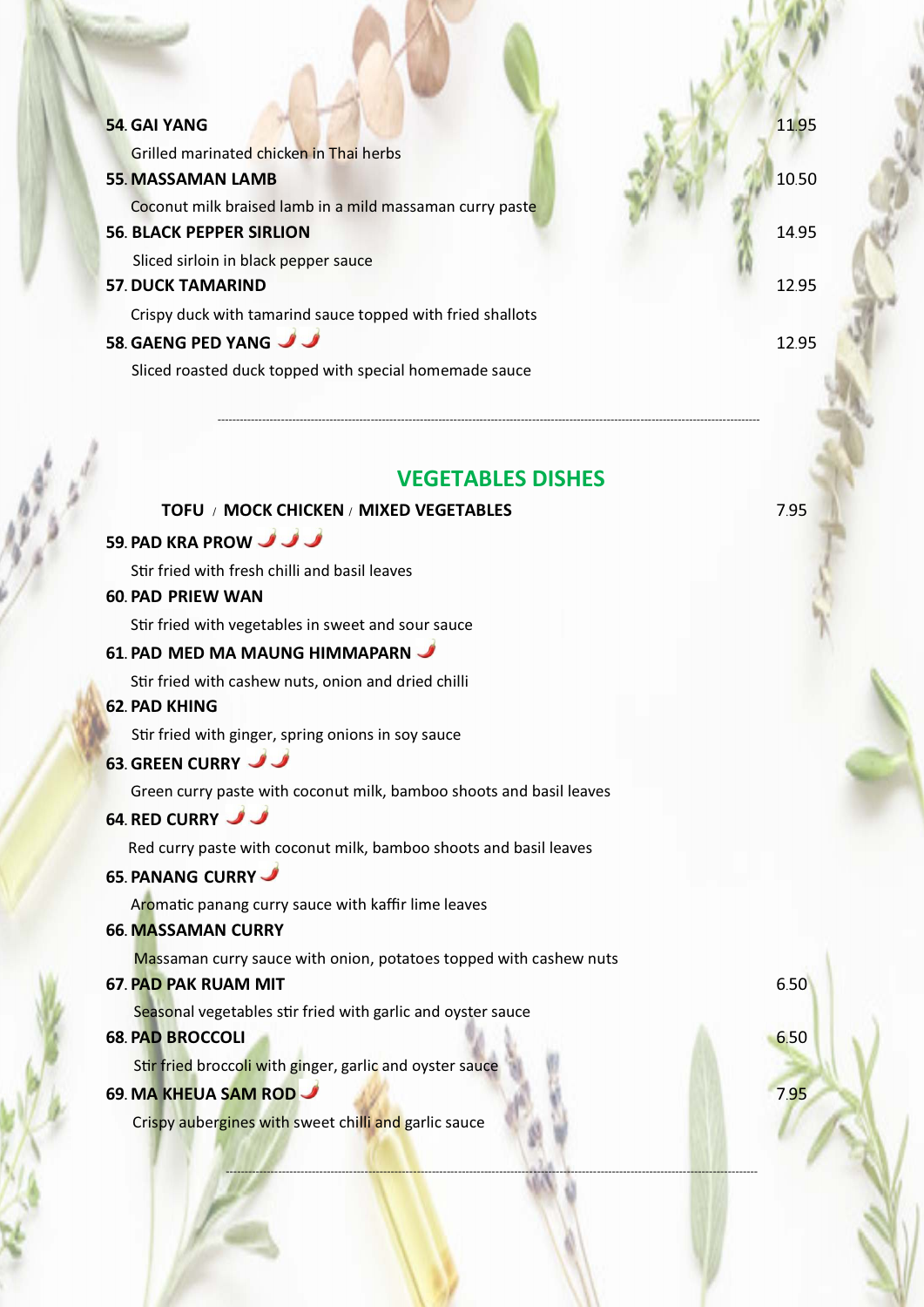# **NOODLES & RICE**

**VEGETABLE 7.95 CHICKEN 8.50 PRAWN 8.95**

| <b>70. PAD THAI</b>                                                                         |      |
|---------------------------------------------------------------------------------------------|------|
| Rice noodles stir fried in tamarind sauce with bean sprouts, carrots, spring onions and egg |      |
| 71. PAD MEE                                                                                 |      |
| Egg noodles stir fried in soy sauce with bean sprouts, carrots, spring onions and egg       |      |
| <b>72. PAD KHEE MAO</b>                                                                     |      |
| Large stick rice noodles stir fried with fresh chilli and Thai herbs                        |      |
| <b>73. PLAIN NOODLES</b>                                                                    | 435  |
| Rice noodles stir fried with bean sprouts in soy sauce                                      |      |
| <b>74. PINEAPPLE FRIED RICE</b>                                                             | 8.95 |
| Fried rice with chicken, prawns, pineapple, cashew nuts, raisins and egg                    |      |
| <b>75. STEAMED THAI JASMINE RICE</b>                                                        | 2.95 |
| <b>76. STICKY RICE</b>                                                                      | 3.50 |
| <b>77. COCONUT RICE</b>                                                                     | 3.50 |
| <b>78. BROWN RICE</b>                                                                       | 3.50 |
| With Thai herbs                                                                             |      |
| <b>79. EGG FRIED RICE</b>                                                                   | 3.50 |
| With carrots, sweet corn and peas                                                           |      |
| 80. CHIPS                                                                                   | 2.50 |

# **SET MENU**

# *BANGKOK ACOUSTIC*

( 2 people or more - £22.95 per person )

# **BANGKOK HEIGHTZ PLATTER**

# **MAIN COURSE**

**Green curry with chicken Prawns stir fried with cashew nuts Beef stir fried in oyster sauce Steamed rice** <mark>\*\*\*\*\*\*\*\*\*\*\*\*\*\*\*\*\*\*\*\*\*\*\*\*\*\*\*\*</mark>\*\*\*